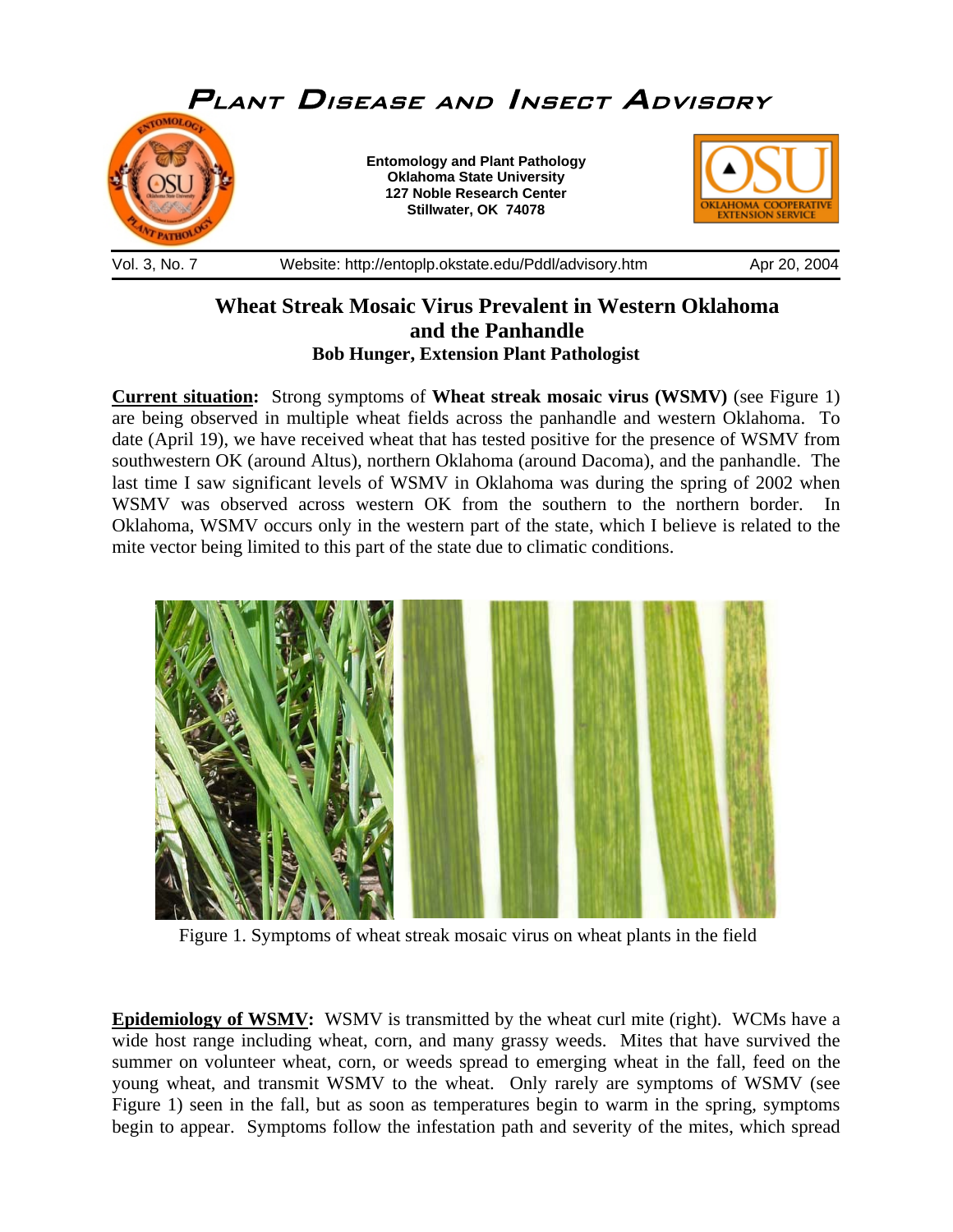

by the wind. Often fields are infected from a fence row, so infected plants are more common near that fence row and become less as one walks deeper into the field. On occasion, I have seen consistent infection over large fields (below). In these cases, the source of the mites was always an adjacent field where volunteer wheat or corn was present over the summer, and this field served as a source of mites to infect the emerging wheat over a long period of time in the fall. In cases where WSMV infections occurred in the fall, that wheat will yield nothing or very

little (Table 1). However, yield losses due to WSMV also can be significant when infection occurs in the spring (Table 1).



**Control of WSMV:** There is very little, if any, difference in reaction of commercial wheat varieties to WSMV (again, see Table 1). Hence, control of WSMV depends on limiting the over-summering and fall infection of emerging wheat by the WCM. Planting late in the fall helps to achieve this, but to some extent the effectiveness of late planting is also related to the severity of the winter, that is, late planting will not help as much in a year with a mild fall and winter. Another control that helps to reduce WSMV is to control volunteer wheat. The WCM as a life span of about two weeks. Hence, destroying volunteer wheat at least two weeks prior to emergence of seedling wheat will help to reduce the infestation of emerging wheat with WCMs. This also applies to planting wheat in a field where corn has been grown, that is, be sure at least 2 weeks (3 weeks is better) elapse between the time when the corn is completely dead and the time when the seedling wheat emerges.